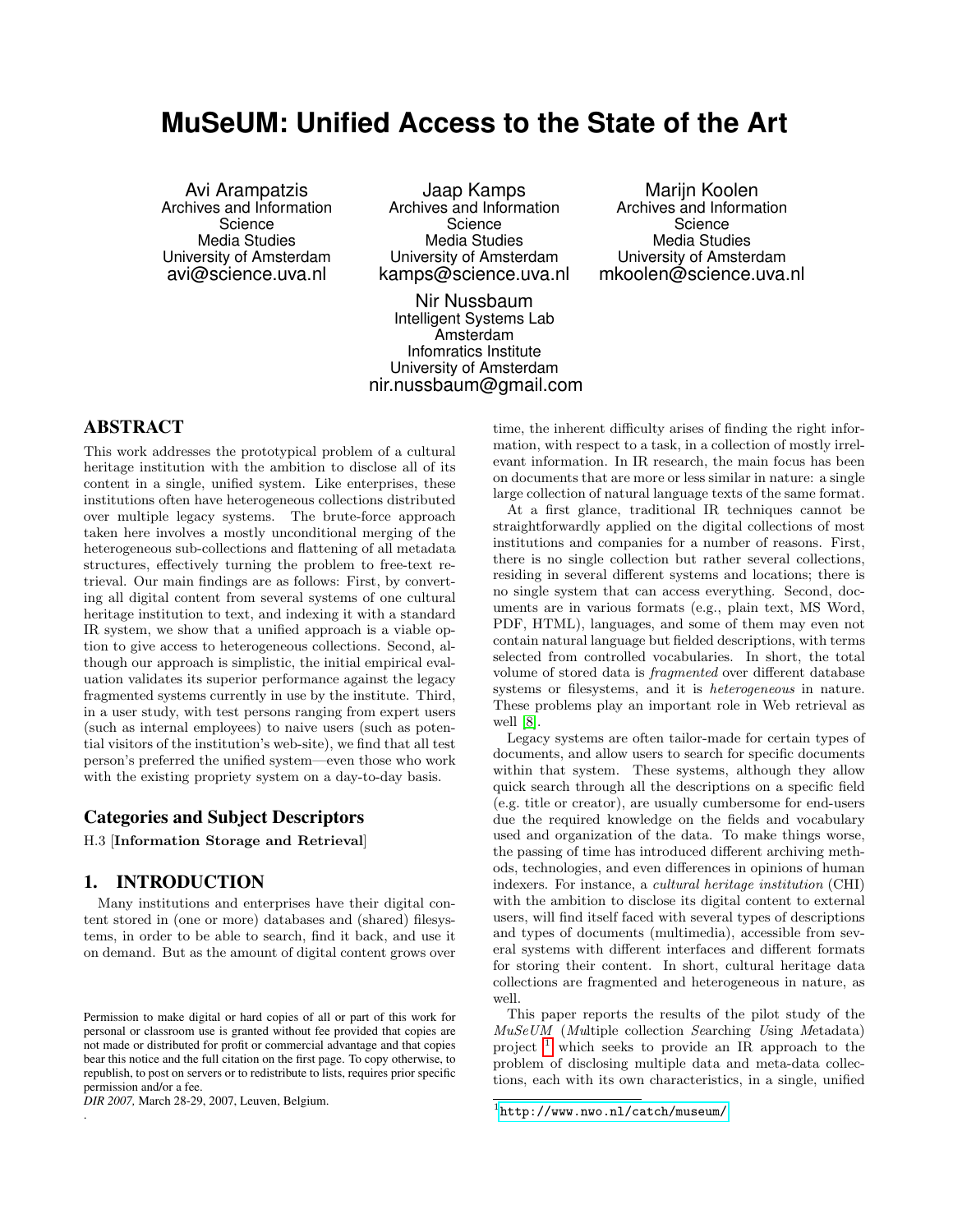system. The research is being conducted in the realistic context of an existing cultural heritage institution, namely, the Gemeentemuseum in the Hague. However, the approach taken and the findings may also directly apply to the enterprise search problem [\[2,](#page-6-1) [3,](#page-6-2) [4\]](#page-6-3). At this stage, three main issues are addressed:

- 1. Is a full-text IR solution suitable for unified access to all data and metadata?
- 2. How does the effectiveness of such a system compare to that of existing, separate, tailor-made expert systems?
- 3. What would the usability of such a system be? Would end-users prefer it?

As a first step, we modified a typical full-text IR system and loaded up all museum's data and metadata, flattening any existing structure (e.g., fields, links across documents, etc.) This simple approach will serve as a baseline to build upon. We created a test set of information requests targeting known items in the collections, and experimented with the system. Moreover, we conducted a user study, with test persons ranging from expert users (such as museum's employees) to naive users (such as potential visitors of the museum's web-site).

The rest of this paper is structured as follows. In Section [2,](#page-0-1) we detail the current state-of-affairs in the institution. We focus both on the currently available systems (Section [2.1\)](#page-0-1), as well as on the heritage descriptions and other data available (Section [2.2\)](#page-0-1). We continue, in Section [3,](#page-0-1) with the pilot project proper. We discuss the design of the initial version of a unified system, which we named "CatchUp." (Section [3.1\)](#page-0-1). We also perform a comparative evaluation of the existing systems and the unified CatchUp system (Section [3.2\)](#page-0-1), both in term of retrieval effectiveness as well as in terms of user satisfaction. Finally, in Section [4,](#page-6-4) we draw some initial conclusions.

## 2. STATE OF AFFAIRS

#### 2.1 Systems

Currently, the institution has several systems, one containing descriptions of museum objects, one system describing bibliographical objects, and one describing processesrelated documents involving the institution (such as an exhibition archive, acquisition, loan, or image rights). We will refer to these systems as the Kroniek. Figure [1](#page-0-1) shows a screen-shot of one of these systems. Each of these expert systems has a complex interface, allowing for sophisticated querying, but requiring extensive knowledge to use them properly.

Apart from the systems with heritage descriptions or metadata, there are a lot of digital documents related to these objects or processes. Some of the descriptions have links to related documents, but many documents are not (yet) linked to. Only a few of the museum employees really know how to use these systems, and they act as intermediaries between these systems and people looking for information.

#### 2.2 Data

As a first step, we have extracted all the data from the museum's systems. There are three main systems:

- The Museum collection containing 116,846 descriptions of museum objects.
- The Library collection containing 277,870 bibliographic descriptions (such as books, articles, or multi-media objects).
- The Archive collection containing 728,710 descriptions of process-related information (such as exhibitions, loans, or acquisitions).

In total, there are more than 1 million of these descriptions. They have been exported to XML to maintain the structure of the metadata fields, and to allow flexible storage and use.

In addition to the metadata description, there are 29,135 MS word files (there are also a lot of pdfs, jpgs, html files, etc., but these are not used in the pilot project), scattered over the file system, created by employees of the museum, containing information on many different aspects of the museum.

|            |               | Average           |            |
|------------|---------------|-------------------|------------|
| Module     | $#$ documents | size              | $#$ fields |
| 1. Museum  | 116,846       | $\overline{14}17$ | 32.83      |
| 2. Library | 277,870       | 745               | 17.30      |
| 3. Archive | 728,710       | 769               | 21.04      |
| 4. Other   | 29,124        | 4559              |            |
| $1+2+3$    | 1,123,426     | 831               | 21.34      |
| $1+2+3+4$  | 1,152,550     | 925               |            |

Table 1: Document collection statistics.

Table [1](#page-0-1) gives some statistics of the document collection. The document sizes are in number of characters. The Word files are much bigger than the descriptions. The museum descriptions contain twice as much characters as the descriptions from the archive and library modules; they also contain more fields on average.

During this process of data extraction, we encountered a number of interesting problems. Within the collection, there is some information that should not be made accessible, like insurance values of art works, security protocols, wages of employees, etc. There are also a lot of duplicate documents and documents concerning internal workflow, that are of little interest to people outside the museum. There is no clear separation between these data, and other, less sensitive and more interesting data. One of the challenges is to find a good way to distinguish between these types of documents. Our current solution is to treat all the descriptions and the documents that are linked to them as suitable for external access, the public part of the collection. The rest of the documents can only be accessed by museum employees.

# 3. PILOT PROJECT

#### 3.1 CatchUp

After extracting the data, we modified a standard version of  $[7]$  to index the entire collection. The CatchUp system is a first version, albeit very primitive, of the final unified system. CatchUp gives all users, internal or external, expert or non-expert, easy access to the full digital cultural heritage content of the museum. For our ranking, we use either a vector-space retrieval model or a language model [\[5\]](#page-6-6).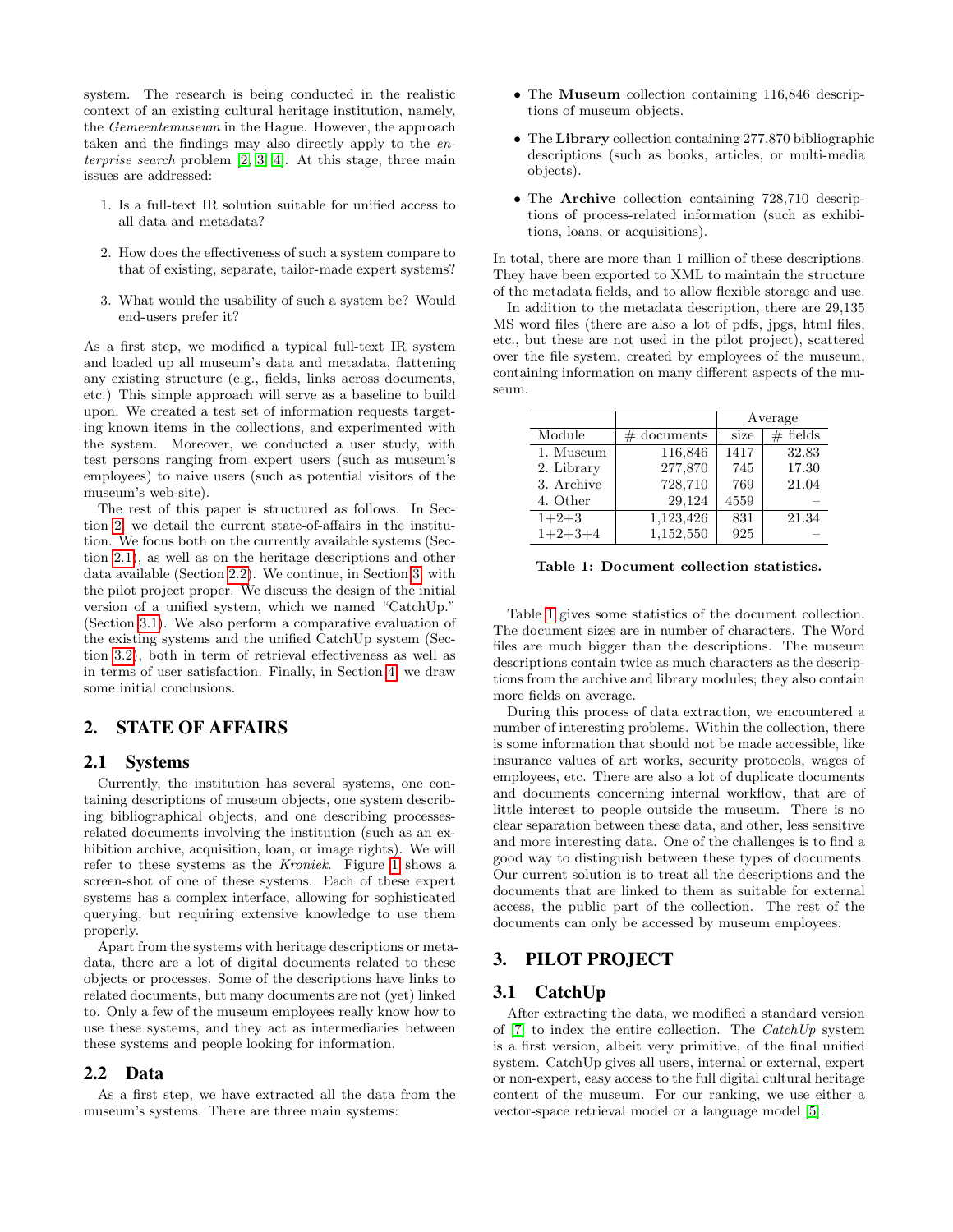

Figure 1: Screenshot of one of the three main systems (objects database) currently in use at the institution.

Our vector space model is the default similarity measure in Lucene, i.e., for a collection  $D$ , document  $d$ , query  $q$  and query term t:

$$
sim(q, d) = \sum_{t \in q} \frac{tf_{t,q} \cdot id_{ft}}{norm_q} \cdot \frac{tf_{t,d} \cdot id_{ft}}{norm_d} \cdot coord_{q,d} \cdot weight_t,
$$

where

$$
tf_{t,X} = \sqrt{\text{freq}(t, X)}
$$
  

$$
idf_t = 1 + \log \frac{|D|}{\text{freq}(t, D)}
$$
  

$$
norm_q = \sqrt{\sum_{t \in q} tf_{t,q} \cdot idf_t^2}
$$
  

$$
norm_d = \sqrt{|d|}
$$
  

$$
coord_{q,d} = \frac{|q \cap d|}{|q|}
$$

Our language model is an extension to Lucene [\[6\]](#page-6-7), i.e., for a collection  $D$ , document  $d$ , query  $q$  and query term  $t$ :

$$
P(d|q) = P(d) \cdot \prod_{t \in q} ((1 - \lambda) \cdot P(t|D) + \lambda \cdot P(t|d)),
$$

where

$$
P(t|d) = \frac{tf_{t,d}}{|d|}
$$
  
\n
$$
P(t|D) = \frac{\text{doc-free}(t, D)}{\sum_{t' \in D} \text{doc-free}(t', D)}
$$
  
\n
$$
P(d) = \frac{|d|}{\sum_{d' \in D} |d|}
$$

The standard value for the smoothing parameter  $\lambda$  is 0.15.

Figure [2](#page-0-1) shows a screen-shot of CatchUp. As should be immediately clear: simplicity was our main design principle for CatchUp. A user can select one or several subcollections, maintaining the option to search only in the archival descriptions for instance. If a user knows what kind of document she is looking for, this option allows her to narrow down the search. Even if all the sub-collections are selected, there is a colored indicator for every result in the ranked list indicating the source sub-collection of the document (i.e. archival descriptions are indicated with a green dot, object descriptions with a red dot, bibliographic description with a yellow dot, and documents from the filesystem with a blue 'w'.)

The search result is a standard ranked list, based on the selected sub-collections. If all sub-collections are selected, documents are retrieved from and terms are weighted on the entire collection. But giving unified access is only part of disclosing all content. The expert systems at the museum have been specifically designed to retrieve highly relevant information. The database oriented approach of fielded-search often leads to high precision. How does our general purpose retrieval engine compare to these expert systems?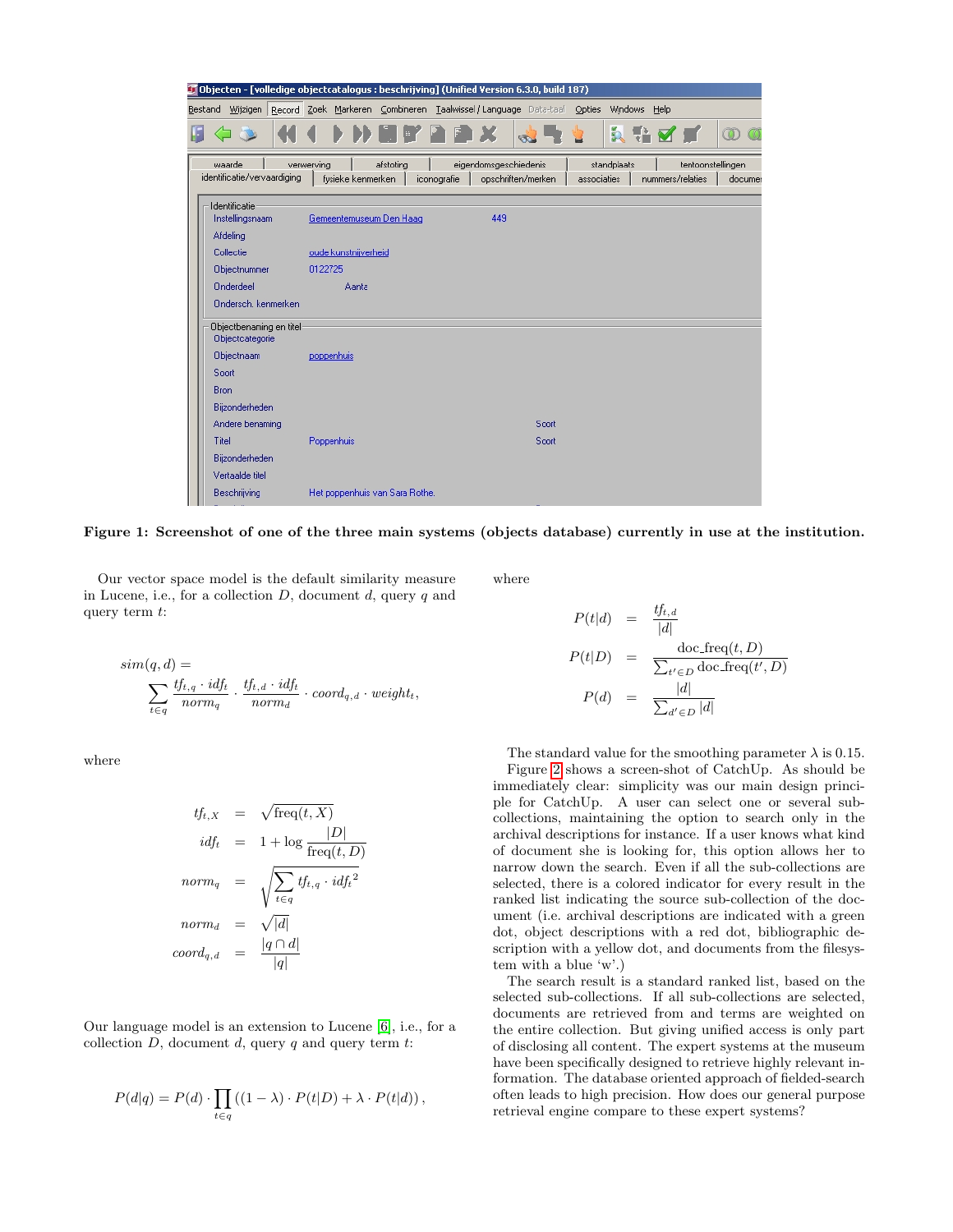

Figure 2: Screenshot of pilot project's unified system, CatchUp.

#### 3.2 Experiments and Evaluation

To find out if a single system is preferred over the multiple expert systems, each specifically designed for the descriptions they contain, we have evaluated CatchUp on two aspects: retrieval performance and user satisfaction.

#### *3.2.1 Retrieval effectiveness*

To measure retrieval performance, a large test set of adhoc topics often gives stable results. However, creating an ad-hoc topic set, even a small one, is very time consuming. A less stable, but also less daunting approach is to use knownitem topics, where a query is used to retrieve one specific document which is known to be in the collection. We have constructed 66 known-item topics based on documents from all 4 parts of the collection.

Using the known-items topic set, we compared retrieval performance of CatchUp with that of Kroniek. We experimented with both the standard vector space model (VSM) and the language model (LM). There are 10 topics for documents of the archive module, 16 for documents of the library module, 23 for documents of the museum module, and 17 topics for documents of the shared filesystem. We used the public part of the collection for CatchUp on all 66 topics. The Kroniek search functions have no direct access to the documents on the filesystem, so the 17 topics based on these documents will not have a positive result using Kroniek. We assume perfect knowledge of the appropriate module for the other topics. Thus, topics based on archival descriptions are only used on the archive module, etc. For each module, we have searched using the most important—according to the museum experts—field. For the library module, we have entered the query in the title field, the description field for the museum module, and the  $title+description$  field for the archive module.

We have used two measures for evaluation:

• Success@10, i.e. the percentage of topics for which the known-item is found in the first 10 results, and

• MRR (Mean Reciprocal Rank), i.e. the average of  $1/Rank(K_i)$  of all known-items  $K_i$ ;  $K_i$ 's not found by the 10th rank are assigned a reciprocal rank of 0 for calculating the average.

As known-item topics have only one relevant document in the whole collection, the Success@10 score is the same as recall at rank 10. Also, for known-item topics, the MRR score is the same as mean average precision. In our case however, we use a cut-off at rank 10, treating any document at later ranks as not relevant.

To determine whether the observed differences between two retrieval approaches are statistically significant, we used the bootstrap method, a non-parametric inference test [\[1,](#page-6-8) [9\]](#page-6-9). We take  $100,000$  resamples, and look for significant improvements (one-tailed) at significance levels of  $0.95$   $(*)$ ,  $0.99$   $(**)$ , and 0.999  $(***)$ .

|            | $#$ queries | Kroniek | C. VSM                | C. LM                  |
|------------|-------------|---------|-----------------------|------------------------|
| 1. Museum  | 23          | 34.78   | $73.91 \overline{**}$ | $86.96***$             |
| 2. Library | 16          | 62.50   | $81.25$ *             | $81.25*$               |
| 3. Archive | 10          | 20.00   | $80.00***$            | $70.00***$             |
| 4. Other   | 17          |         | 76.47                 | 88.24                  |
| $1+2+3+4$  | 66          | 30.30   | $77.27***$            | $83.33$ <sup>***</sup> |
| $1+2+3$    | 49          | 40.82   | $77.55$ ***           | $81.63$ ***            |

Table 2: Success @ 10 for 66 known-item topics.

Tables [2](#page-4-0) and [3](#page-0-1) summarize the results. The results for Other are for the topics based on documents from the filesystem. The results for Kroniek show a clear distinction in performance for the different topic categories. The library module scores much better than the other two modules, both in success rate and reciprocal rank. For 2 of the 10 archive topics the known item is found in the first 10 results, and in both cases as the first result since the success rate is equal to the reciprocal rank. For the museum topics, more known items are found, but at lower ranks.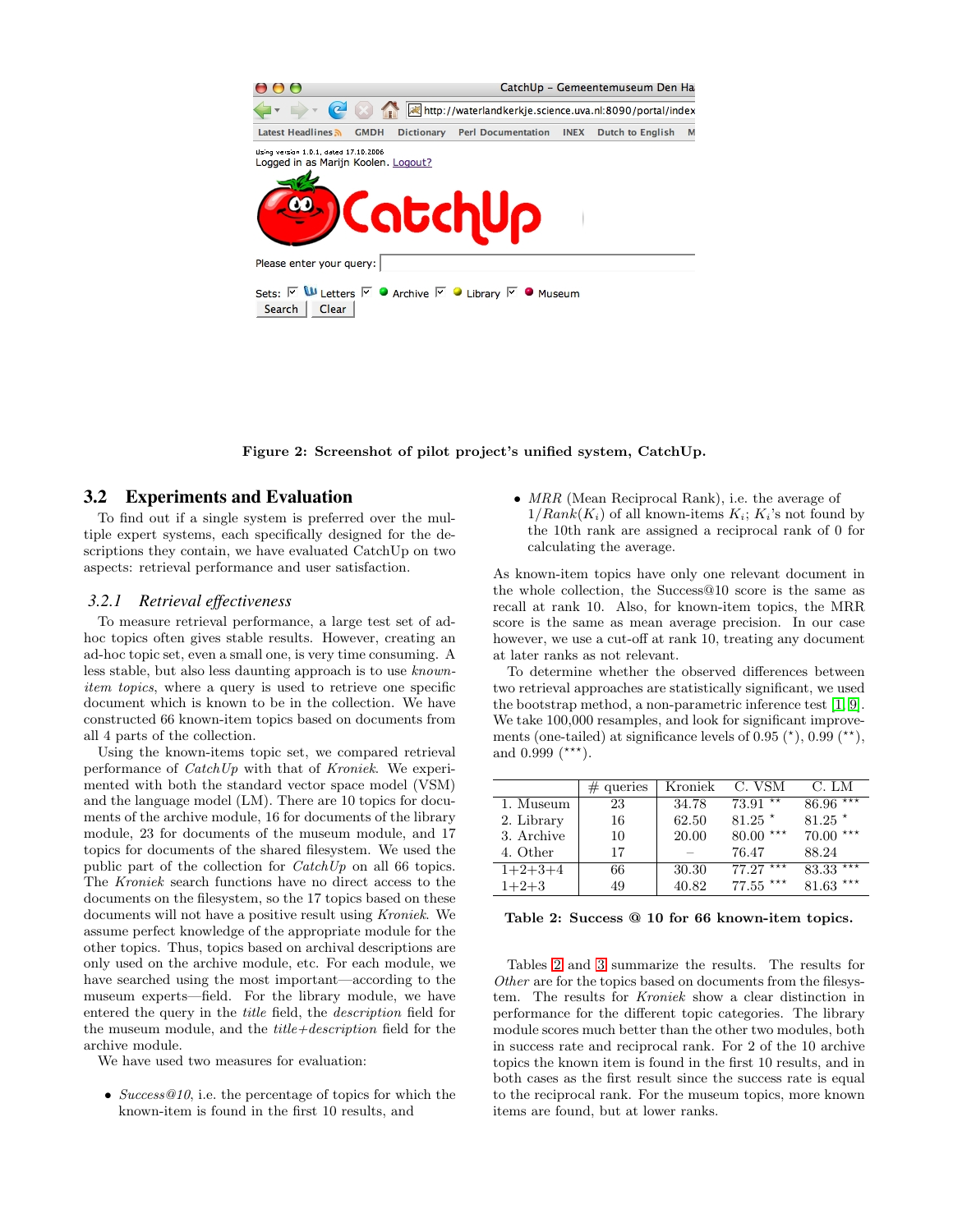|            | $#$ queries | Kroniek | C. VSM     | C. LM          |
|------------|-------------|---------|------------|----------------|
| 1. Museum  | 23          | 15.60   | $44.16$ ** | $53.89***$     |
| 2. Library | 16          | 59.38   | 58.33      | 67.19          |
| 3. Archive | 10          | 20.00   | 40.04      | 36.25          |
| 4. Other   | 17          |         | 47.61      | 57.95          |
| $1+2+3+4$  | 66          | 22.86   | $47.86***$ | ***<br>55.49   |
| $1+2+3$    | 49          | 30.79   | 47.95 $*$  | 54.63<br>$***$ |

Table 3: MRR for 66 known-item topics.

<span id="page-4-0"></span>

|            | Frequency |          |  |
|------------|-----------|----------|--|
| Type       | Top 10    | Top 1000 |  |
| Museum     | 2.36      | 350      |  |
| $Libr$ ary | 1.91      | 172      |  |
| Archive    | 1.97      | 143      |  |
| Other      | 3.76      | 190      |  |

Table 4: Distribution of results for VSM and LM.

When we compare the scores of *Kroniek* with the scores of  $\text{Cat}chUp$ , we see from the success rates that  $\text{Cat}chUp$ retrieves many more known items, using either the vector space model or the language model, and all the improvements are significant. Even without the Other queries (i.e.  $1+2+3$  only), for which *Kroniek* cannot retrieve any documents, both  $\textit{CatchUp}$  runs find more relevant documents and rank them better as well; although for the reciprocal rank scores, the improvements of the Library and Archive are not significant. The only part where the Kroniek comes close is in the library module. For the topics on bibliographic descriptions Kroniek ranks the known items better than the vector space model version of  $\text{Cat}chUp$ . The language model performs better than the vector space model on most topics, both in terms of success rate and of reciprocal rank, apart from the archive topics.

Both retrieval models achieve a success rate around 80% for most categories. The vector space model scores better on the library and archive topics, while the language model scores better on the museum and *Other* topics. For the reciprocal rank we see some larger deviations. For the archive topics both models perform less than the other topics while for the library topics they perform better.

How can these results be explained? The archival descriptions are very short, so a bias in our retrieval models towards longer documents might lead to a skewed distribution of results with very little archival descriptions. However, the library descriptions are even shorter on average, and as mentioned above, the library topic scores are much better. Now, if we look at the distribution of the top 10 and top 1000 results<sup>[2](#page-4-1)</sup> (see table 4) we see that the archival and library description types appear in the top 10 with more or less the same frequency.

The word files are retrieved much more often in the top 10, while they form only a small part of the collection (in the public part, only 0.3% of the documents are word files.) One possible reason for this phenomenon is that the documents on the filesystem contain more text, with higher term

frequencies for many query terms. In documents about Mondriaan, the keyword 'Mondriaan' often occurs many times. Although a high term occurrence frequency is a good indicator of relevance, there seems to be a bias towards these natural language documents, because in making metadata descriptions, people are careful to enter terms only when necessary, leading to lower term frequencies. If we look at the top 1000, the museum descriptions are more frequently retrieved than word documents, which is not strange, since there are far more museum object descriptions than word files. The museum object descriptions are also retrieved more often than the library and archive descriptions, which is very probably caused by the fact that museum descriptions are much larger.

So, as there seems to be a preference for longer documents, the lower score on the archive topics might be because of their small size. But why then, do the library topics score so much better? Kroniek scores better on the library topics as well. A further investigation of the known-items and the queries sheds some light on this observation.

First, we looked at the average query length (Table [5\)](#page-0-1).

| Category | $#$ queries | Query terms |                   |
|----------|-------------|-------------|-------------------|
|          |             | Total $#$   | Avg. # $(\%)$     |
| A I.I.   | 66          | 183         | $2.77(-)$         |
| Library  | 16          | 40          | $2.5(-9.75%)$     |
| Archive  | 10          | 26          | $2.60(-6.14\%)$   |
| Museum   | 23          | 64          | $2.78$ (-0.00%)   |
| Other    | 17          | 53          | 3.12 $(+12.64\%)$ |

Table 5: Average query length per sub-collection.

Two of the library queries, and two of the museum queries contain words that are removed through stopword removal. These words are excluded from the numbers in Table [5.](#page-0-1) The average query length per category shows that the queries for the library module and for the word files, for which performance is better than for the queries for the archival descriptions, deviate from the average over all queries. The library queries are shorter than average, while the other queries are longer than average. There is no clear effect of query length on retrieval performance.

Second, to find an explanation for the Kroniek scores, we investigated the occurrence of query terms in specific fields in the Kroniek records. In the archive module, the title fields seems to be the most useful access point. The 10 knownitem queries aiming archival descriptions contain 26 terms. Of these, 9 (35%) can be found in the title field of the known items. No query terms were found in the description field, indicating that using the  $title+description$  access point is not more useful than the title field alone. For the museum module, the 23 known-item queries contain 64 terms, and 20 of them (31%) are found in the description field, making it the most useful field. A few other fields are very useful as well. The *creator* and *notes* fields contain 11 query terms (17%). There are 16 queries about known-items in the library module, containing 40 terms. The title is extremely useful in this case, as 26 out the 40 query terms (65%) can be found in the title field of the known items. Another important field is the *internal link title*, containing 20 of the query terms (56%).

The fields that the museum employees use indeed seem

<span id="page-4-1"></span><sup>2</sup>We show the distribution of the language model run; the distribution of results for the vector space model run is almost exactly the same.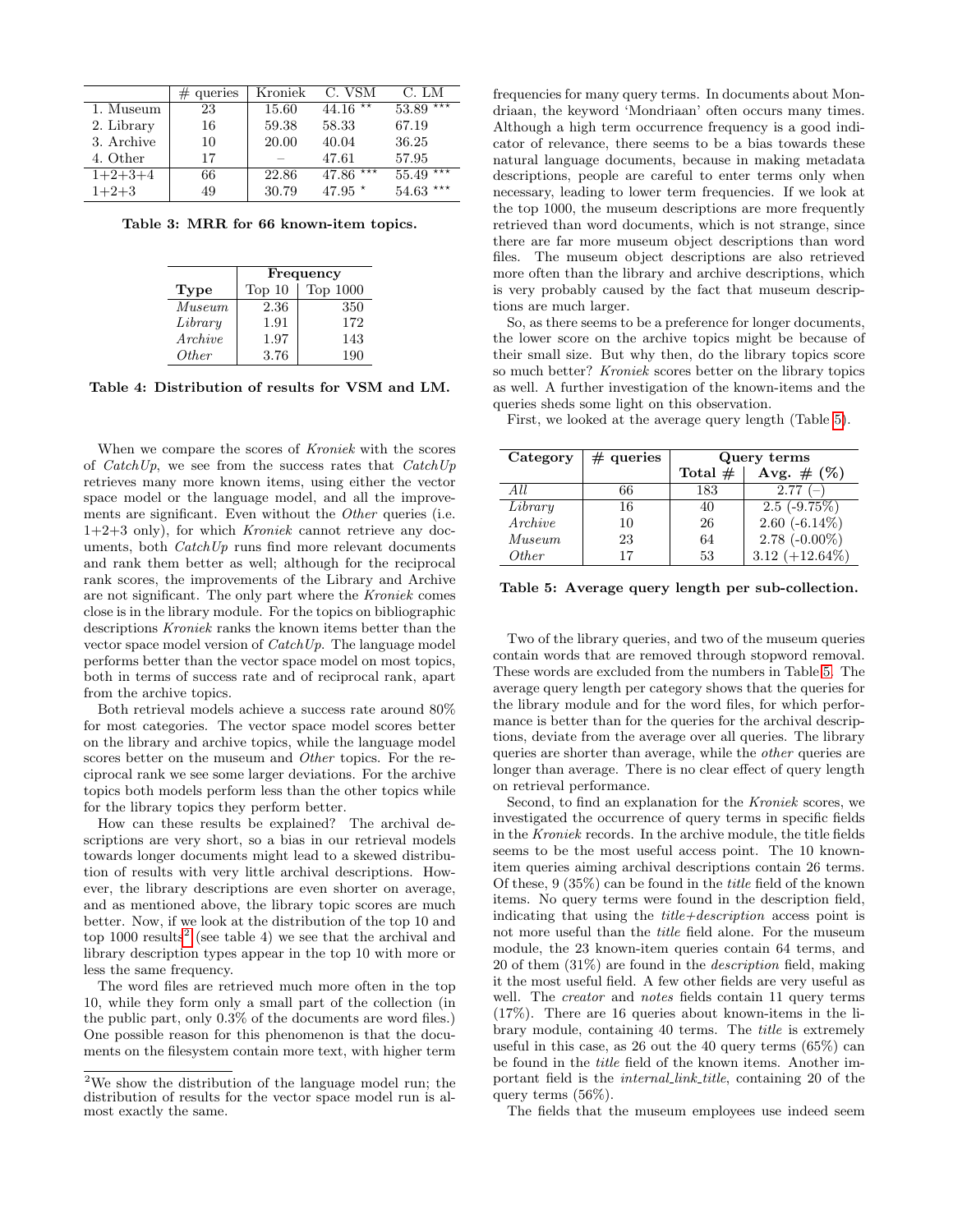to be the most useful fields, although the  $title+description$ access point seems to offer no advantage over the title field alone. But the percentages of query terms found in these fields explain why the library module of Kroniek scores so much better on the known-item topics.

This last fact also points to the inherent instability of known item topics in general, and the reason why the library topics score so much better in  $\textit{CacheUp}.$  The library knownitems match more query terms than the archive knownitems. If the known item is stated in the same terms as many other documents, it is hard to single it out. In more general informational topics, this is no problem, as these other documents might be relevant as well.

Summarising, the results show that  $\textit{CacheUp}$  clearly outperforms Kroniek, with both the vector space model and the language model approach, and the improvements are significant in most cases. There seems to be a bias towards natural language documents, as they are retrieved more often, but this does not lead to a difference in performance between known item topics based on natural language documents and known item topics based on descriptions. Among descriptions, there are also some important aspects. Some fields are better access points than others. For the legacy systems, this is important information, whereas for a standard free-text retrieval system, the location of terms in the document plays no role. However, this information can possibly be used to push up the descriptions in the ranking.

#### *3.2.2 User satisfaction*

The second aspect of our evaluation is user satisfaction. We have conducted a small user study, where each user performs search tasks, one for each system, and gives feedback on his experiences through questionnaires. To avoid learning and ordering effects, each participant received a separate training task for each system, and the order in which the tasks and systems were used were rotated. The study was conducted with 4 museum employees and 4 external users.

In the questionnaires, we asked the users to compare CatchUp with Kroniek on the aspects such as ease of use, presentation of results, relevance of results, suitability for the tasks and responsiveness, among others. Some example questions were:

- are you familiar with the subject?
- have you used this system before?
- are you satisfied with the results?
- was the system suitable for the task?
- how relevant was the information found?
- was the presentation helpful?
- which system had the best information?
- which system did you use most often?
- did you revise the query?
- what is good/bad about the system?
- which interface do you prefer?
- which presentation do you prefer?
- which system is more responsive ?

Results show that all participants, internal and external, prefer the single, intuitive interface of CatchUp over the fielded search through multiple interfaces of Kroniek. All participants declared to use search engines several times a day. They like the similarity of CatchUp to many wellknown internet search engines, to the point where they failed to see the reason for doing a training task. 87.5% prefers the unified access to all the descriptions and word documents. Both systems are very responsive, but 62.5% of the participants find CatchUp to be quicker and 75% find that CatchUp gives better results on average. Also, 62.5% of the participants think the result presentation of CatchUp is better, especially because the result list has good indicators for the source of the documents (sources are archive, library and museum descriptions and word documents).

An important finding is that people find many documents hard to read. In Kroniek, there are too many tabs and fields to get a overview of the data. In CatchUp the same problem holds, all the fields are presented in one big list, so users have to scan for the right information. CatchUp also shows small snippets from the documents in the result list. Although useful for the MS word files, the snippets of the descriptions are hard to read and not very helpful. Apart from being hard to read, many users indicated that many of the descriptions are not very informative. The bibliographic descriptions for instance, contain no information, apart from the title, on what the bibliographic object it is describing is about. Most of the museum objects are described with one short sentence. Additionally, 25% of the participants indicated that there was not enough relevant information in the collection to properly perform the tasks.

#### 4. CONCLUSIONS

The MuSeUM project's pilot study ran from April until September 2006. In this period, the aim was to build and evaluate an initial version of a unified system, that can serve as a baseline for the rest of the MuSeUM project.

Our achievements were the following. First, we extracted over 1 million metadata descriptions from various propriety systems, and converted them into an open XML format. Second, we created a baseline version of a unified system, combining data from multiple collections. Using a simple interface, any user can get easy access to all data. Third, we have done a comparative evaluation of the unified system and the existing propriety systems, using a set of known-item search topics targeting all sub-collections. We found that the unified system is significantly more effective. Fourth, we have conducted a small user study, with test persons ranging from expert users (such as museum's employees) to naive users (such as potential visitors of the museum's web-site). We found that all test persons preferred the unified system—even those that work with the existing propriety system on a day-to-day basis.

Although users prefered the unified approach and the ability to search in whole descriptions instead of single fields, there is still ample room for improvement. The presentation of the results and the document content can be improved upon. By unfolding the links in the descriptions, to include the text of linked descriptions and documents, the bias towards word documents might be reduced, possibly improving retrieval performance on the descriptions. Note that the baseline version of a unified system as developed in the pilot project, is tying together the descriptions from